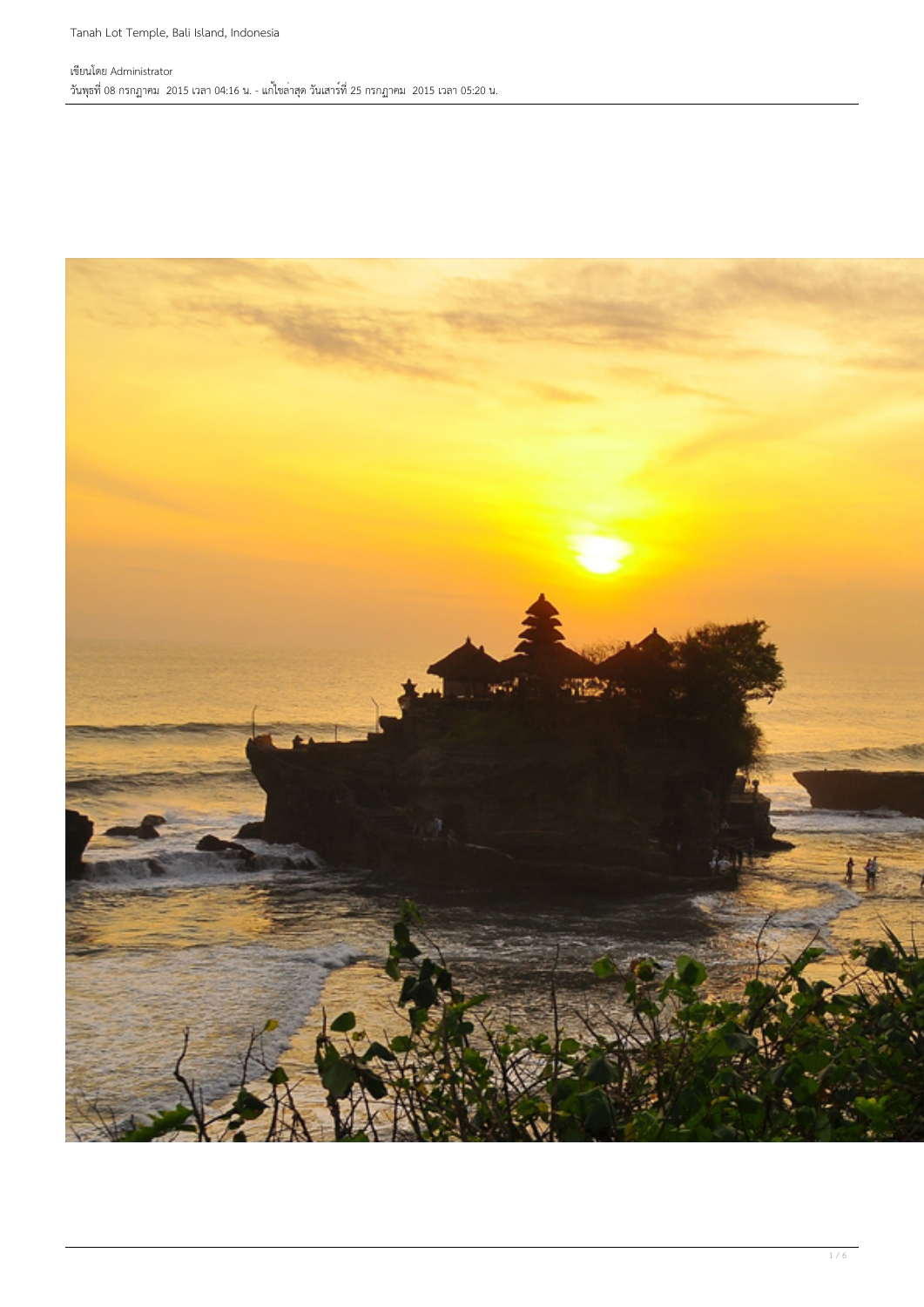Sunset at Pura Tanah Lot

 Tanah Lot is a rock formation off the Indonesian island of Bali. It is home to the pilgrimage temple Pura Tanah Lot (literally "Tanah Lot temple"), a popular tourist and cultural icon for photography and general exoticism.

 Tanah Lot means "Land [sic: in the] Sea" in the Balinese language. Located in Tabanan, about 20 kilometres (12 mi) from Denpasar, the temple sits on a large offshore rock which has been shaped continuously over the years by the ocean tide.

 Tanah Lot is claimed to be the work of the 16th-century Dang Hyang Nirartha. During his travels along the south coast he saw the rock-island's beautiful setting and rested there. Some fishermen saw him, and bought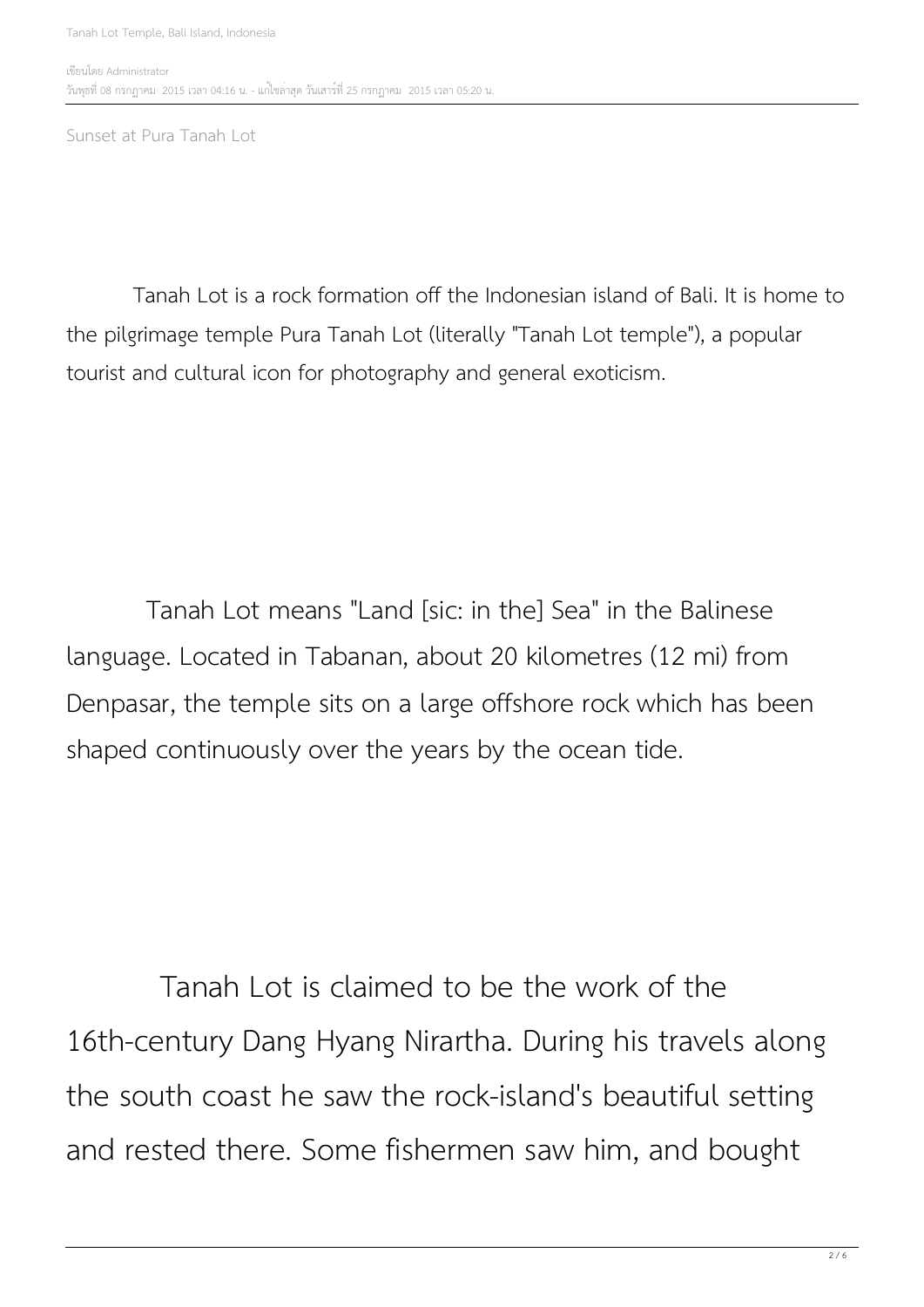him gifts. Nirartha then spent the night on the little island. Later he spoke to the fishermen and told them to build a shrine on the rock, for he felt it to be a holy place to worship the Balinese sea gods. The main deity of the temple is Dewa Baruna or Bhatara Segara, who is the sea god or sea power and these days, Nirartha is also worshipped here.

 The Tanah Lot temple was built and has been a part of Balinese mythology for centuries. The temple is one of seven sea temples around the Balinese coast. Each of the sea temples was established within eyesight of the next to form a chain along the south-western coast. In addition to Balinese mythology, the temple was significantly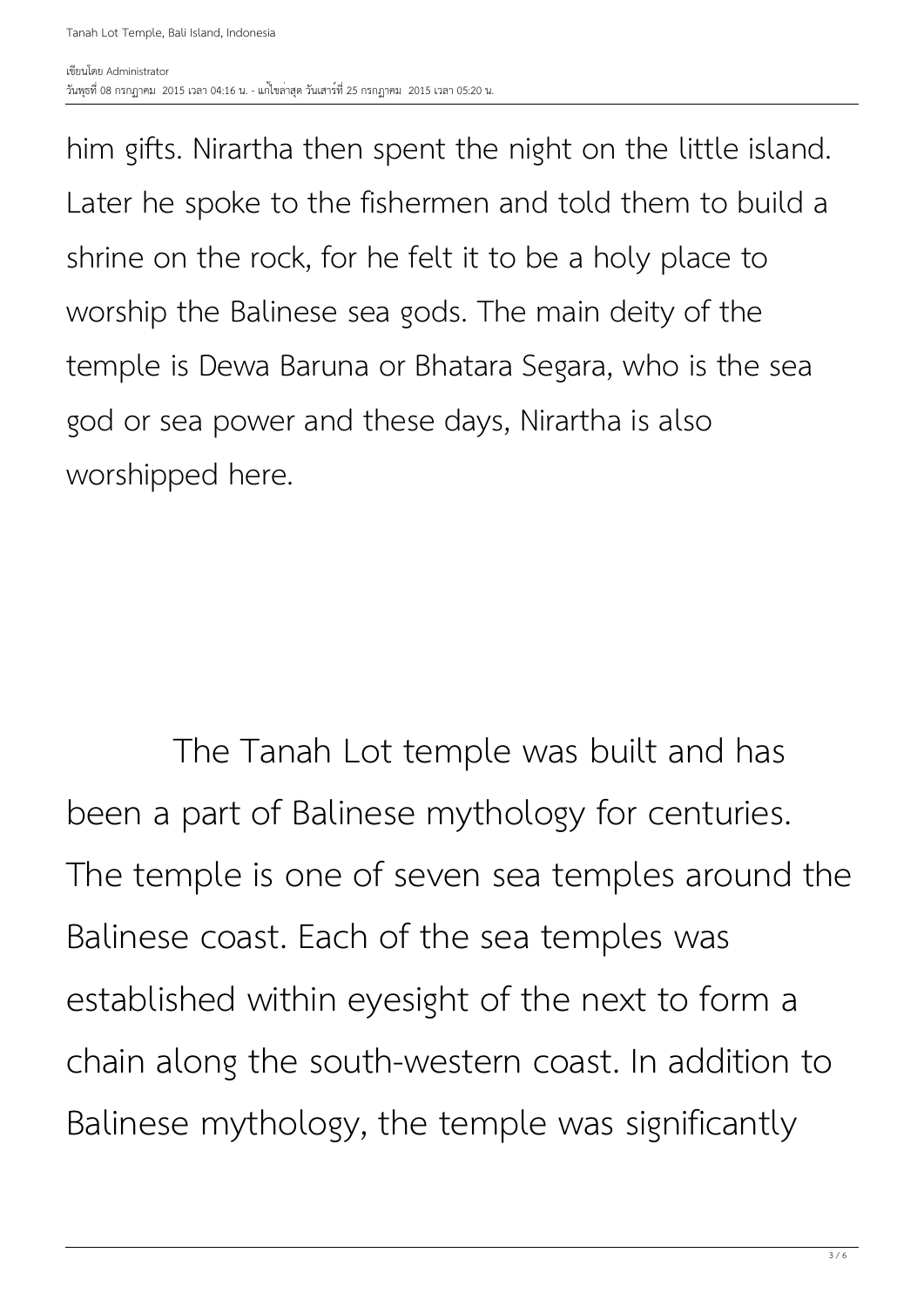### influenced by Hinduism.

# At the base of the rocky island, venomous sea snakes are believed to guard the temple from evil spirits and intruders. The temple is purportedly protected by a giant snake, which was created from Nirartha's selendang (a type of sash) when he established the island.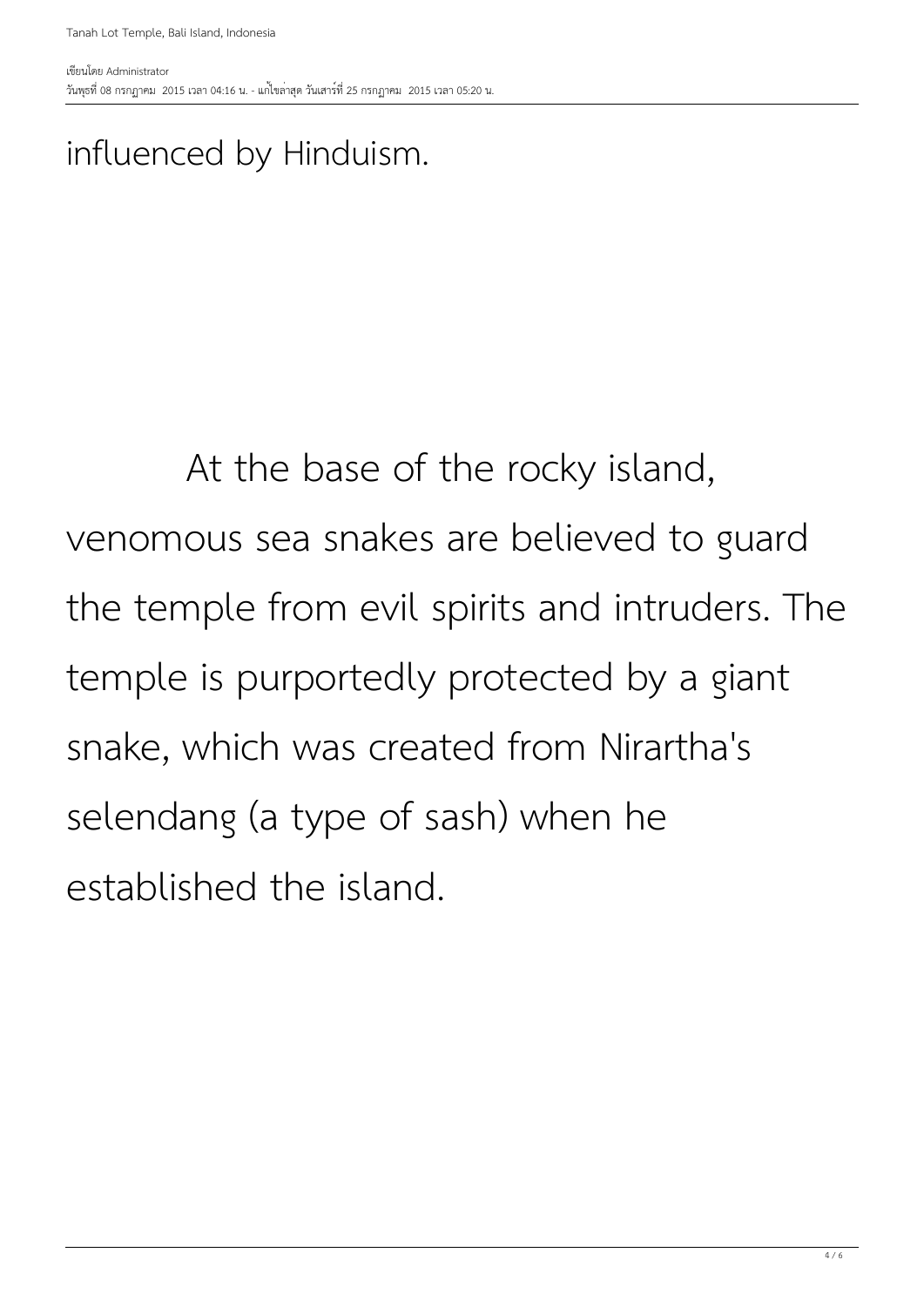Tanah Lot Temple, Bali Island, Indonesia

#### เขียนโดย Administrator

วันพุธที่ 08 กรกฏาคม 2015 เวลา 04:16 น. - แก้ไขล่าสุด วันเสาร์ที่ 25 กรกฏาคม 2015 เวลา 05:20 น.



### Tanah Lot Temple, Bali Island, Indonesia